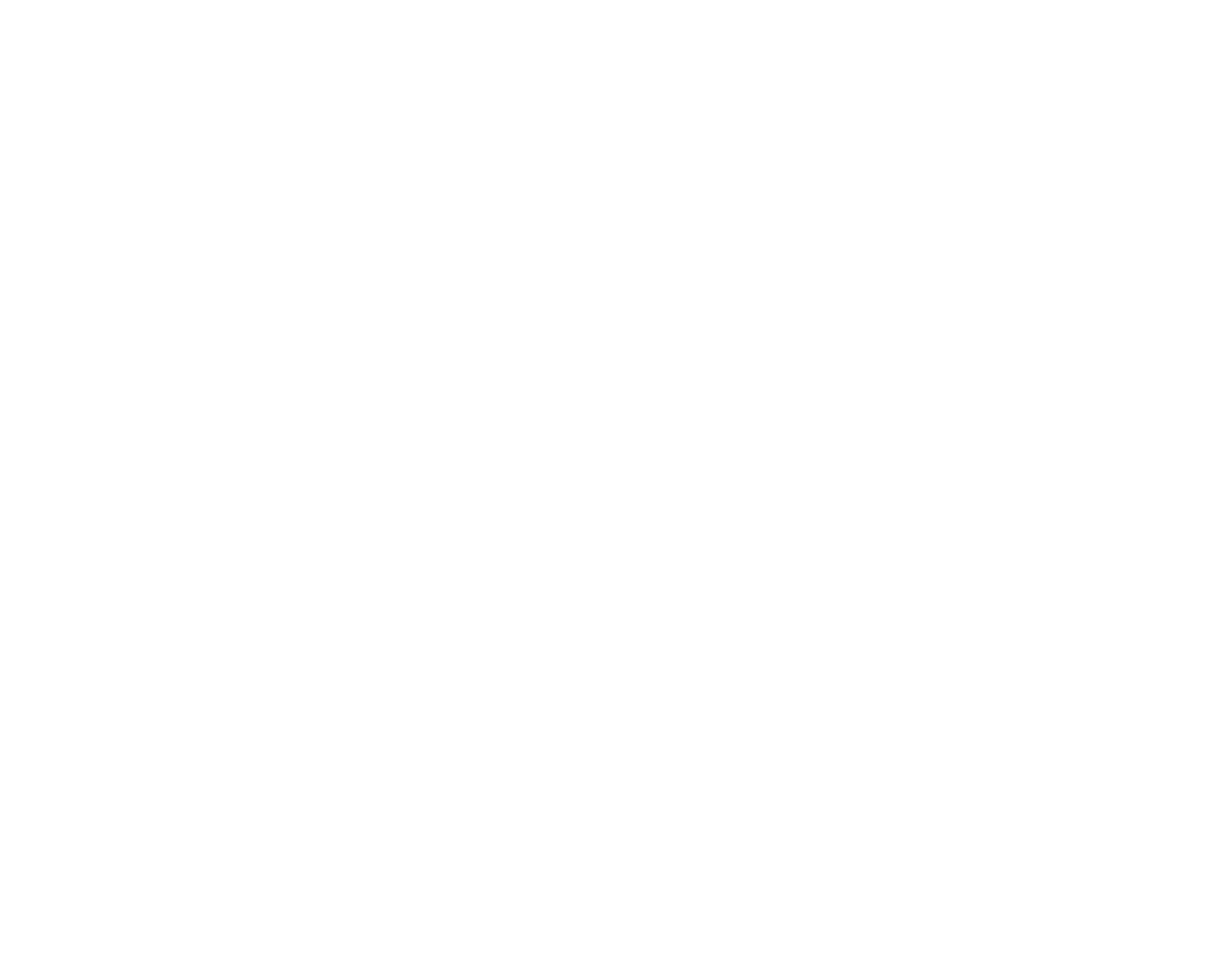## **Contents**

| Anarchist Propaganda                   |  |
|----------------------------------------|--|
| Must organization be secret or public? |  |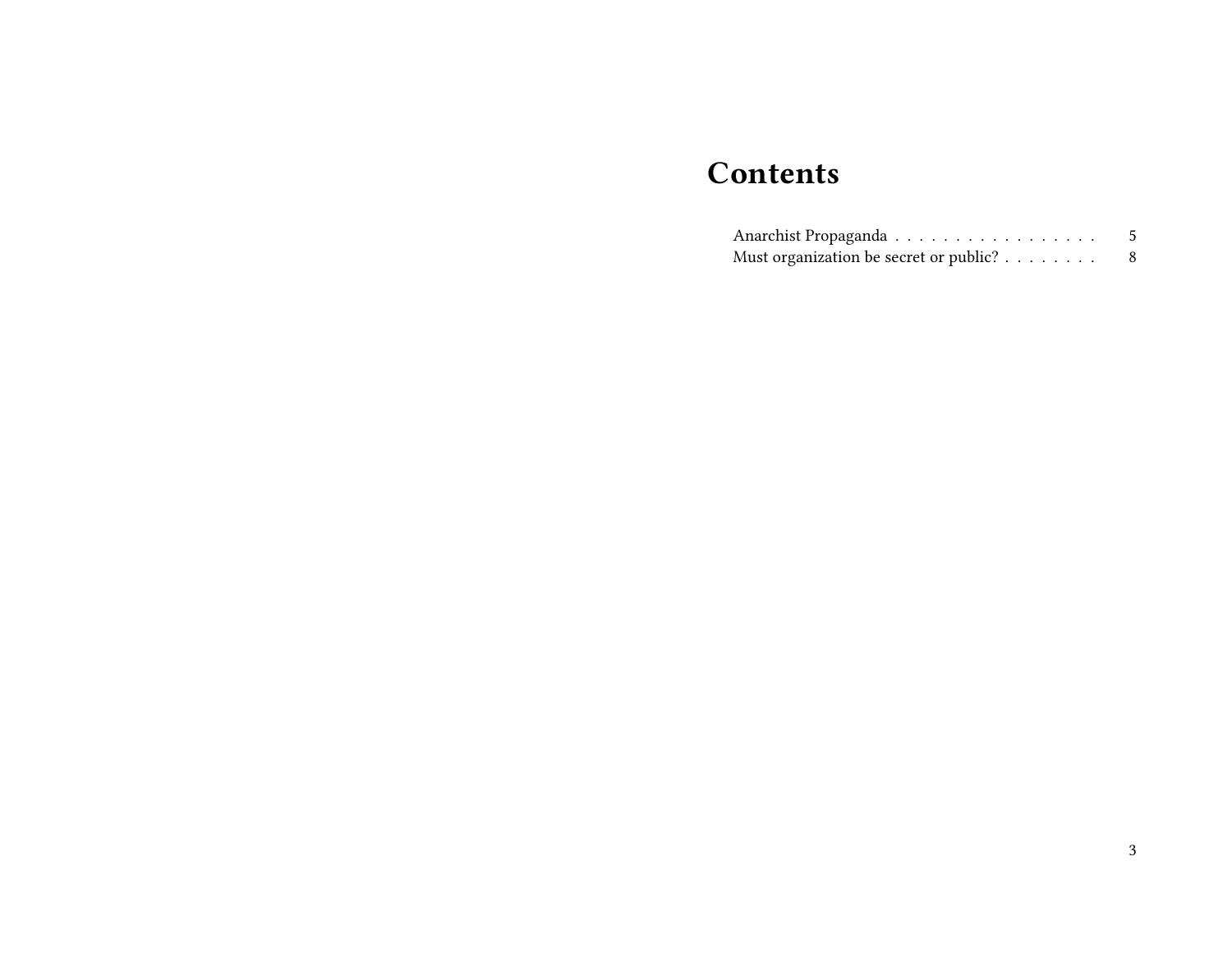who has a passion for argument, serves little or no purpose. In the conditions of unawareness and misery in which the masses live, and with so many forces against us, such propaganda is forgotten and lost before its effect can grow and bear fruit. The soil is too ungrateful for seeds sown haphazardly to germinate and make roots.

What is needed is continuity of effort, patience, coordination and adaptability to different surroundings and circumstances.

Each one of us must be able to count on the cooperation of everybody else; and that wherever a seed is sown it will not lack the loving care of the cultivator, who tends it and protects it until it has become a plant capable of looking after itself, and in its turn, of sowing new, fruitful, seeds.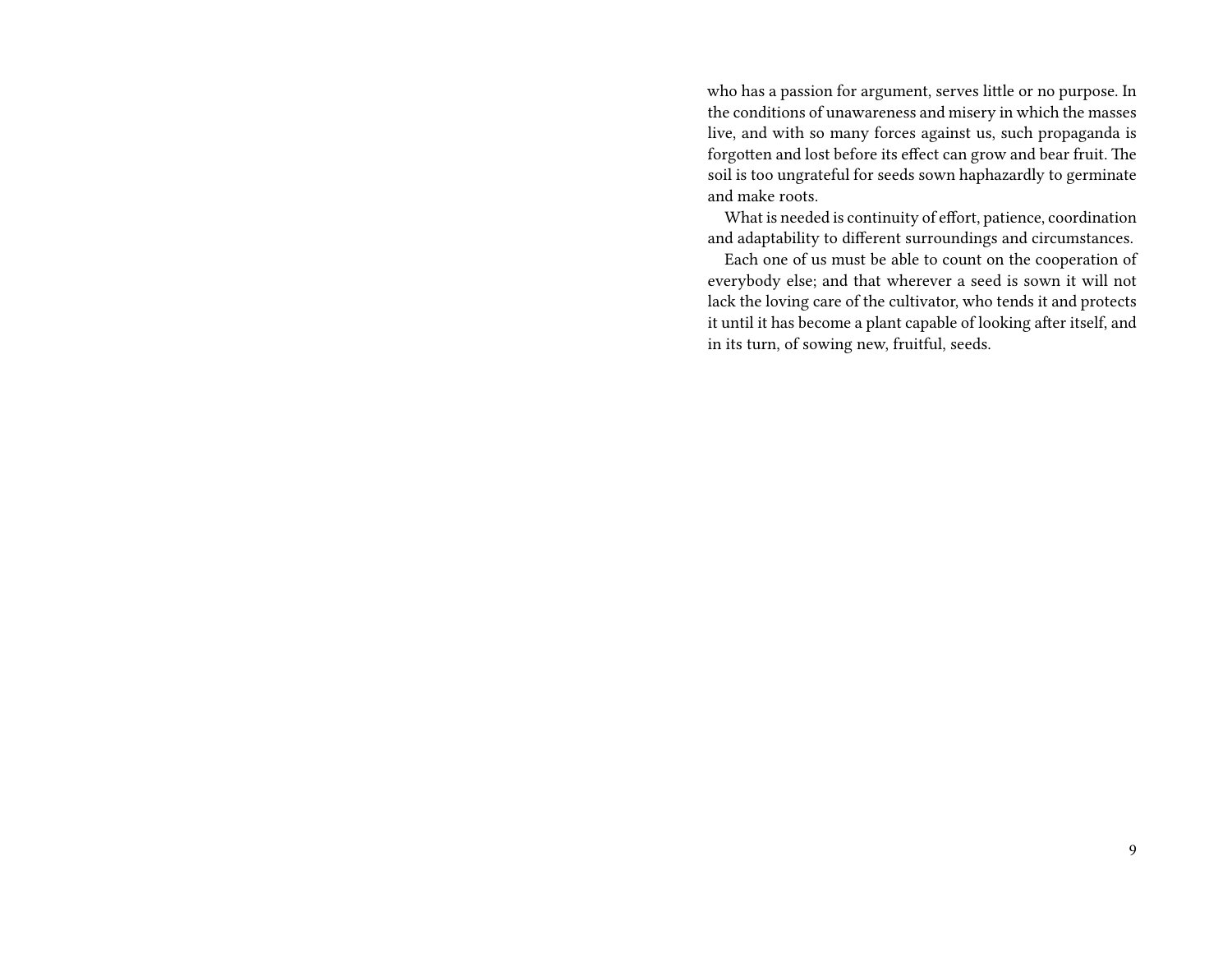## **Must organization be secret or public?**

In general terms the answer is obviously that one must carry out in public what it is convenient that everybody should know and in secret what it is agreed should be withheld from the public at large.

It is obvious that for us who carry on our propaganda to raise the moral level of the masses and induce them to win their emancipation by their own efforts and who have no personal or sectarian ambitions to dominate, it is an advantage where possible to give our activities a maximum of publicity to thereby reach and influence with our propaganda as many people as we can.

But this does not depend only on our wishes; it is clear that if, for example, a government were to prohibit us from speaking, publishing, or meeting and we had not the strength openly defy the ban, we should seek to do all these things clandestinely.

One must, however, always aim to act in the full light of day, and struggle to win our freedoms, bearing in mind that the best way to obtain a freedom is that of taking it, facing necessary risks; whereas very often a freedom is lost, through one's own fault, either through not exercising it or using it timidly, giving the impression that one has not the right to be doing what one is doing.

Therefore, as a general rule we prefer always to act publicly … also because the revolutionaries of today have qualities, some good and others bad, which reduce their conspiratorial capacities in which the revolutionaries of fifty or a hundred years ago excelled. But certainly there can be circumstances and actions which demand secrecy, and in which case one must act accordingly.

In any case, let us be wary of those "secret" affairs which everybody knows about, and first among them, the police.

Isolated, sporadic propaganda which is often a way of easing a troubled conscience or is simply an outlet for someone

## **Anarchist Propaganda**

It must be admitted that we anarchists, in outlining what we would like the future society to be a society without bosses and without gendarmes have, in general, made everything look a bit too easy.

While on the one hand we reproach our adversaries for being unable to think beyond present conditions and of finding communism and anarchy unattainable, because they imagine that man must remain as he is today, with all his meanness, his vices and his fears, even when their causes have been eliminated, on the other hand we skate over the difficulties and the doubts, assuming that the morally positive effects which will result from the abolition of economic privilege and the triumph of liberty have already been achieved.

So, when we are told that some people won't want to work, we immediately have a string of excellent reasons to show that work, that is the exercise of our faculties and the pleasure to produce, is at the root of man's well-being, and that it is therefore ridiculous to think that healthy people would wish to withdraw from the need to produce for the community when work would not be oppressive, exploited and despised, as it is today.

And if they bring up the inclinations to, or the anti-social, criminal ways of, a section, however small, of the population, we reply that, except in rare and questionable cases of congenital sickness which it is the task of alienists to deal with, crimes are of social origin and would change with a change of institutions.

Perhaps this exaggerated optimism, this simplification of the problems had its *raison d'etre* when anarchism was a beautiful dream, a hurried anticipation, and what was needed was to push forward to the highest ideal and inspire enthusiasm by stressing the contrast between the present hell and the desired paradise of tomorrow.